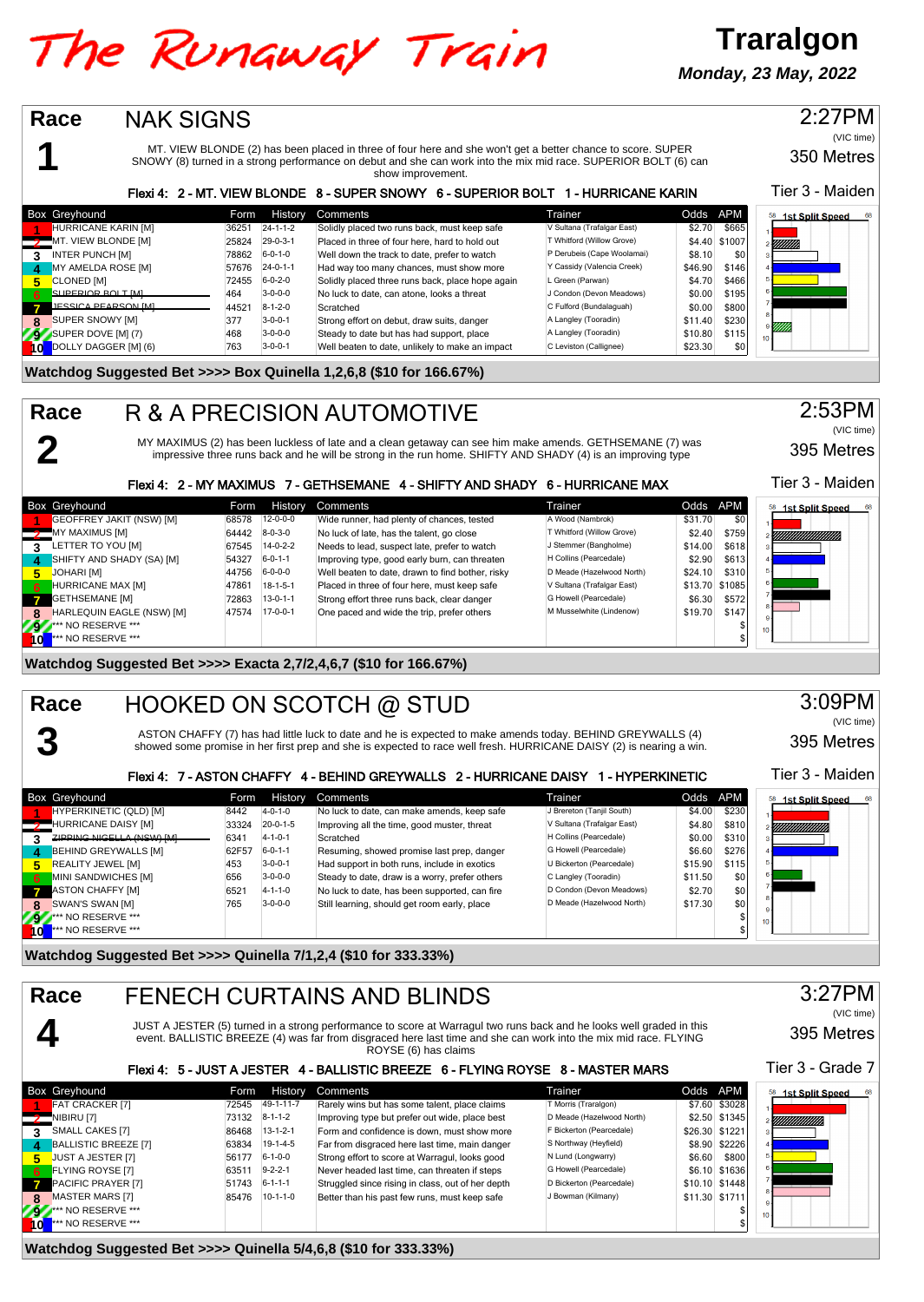# The Runaway Train

### **Traralgon**

**Monday, 23 May, 2022**

#### SINCLAIR CONTRACTING **Race**

**5**

**6**

**7**

AUDACIOUS FLAME (7) was a strong 22.72 winner here last week and she meets a similar line-up today. ELSWYK SHADOW (3) is better than his form reads and he does his best racing here. TAKE A ROSE (2) can run a cheeky race

#### Flexi 4: 7 - AUDACIOUS FLAME 3 - ELSWYK SHADOW 2 - TAKE A ROSE 6 - AUDACIOUS LEILA

|     | Box Greyhound              | Form  |                  | History Comments                                       | Trainer                 | Odds APM |                | 68<br>1st Split Speed |
|-----|----------------------------|-------|------------------|--------------------------------------------------------|-------------------------|----------|----------------|-----------------------|
|     | <b>BANJO GLITTER [5]</b>   | 35721 |                  | 89-11-15-17 Drawn to be on the pace throughout, place  | L Davis (Moe)           |          | \$4,60 \$1658  |                       |
|     | TAKE A ROSE [5]            | 67256 |                  | 147-18-13-19 Struggles here but has the talent, threat | S Jack (Dalmore)        |          | \$9.00 \$3022  | !!!!!!!!!!!!!!        |
| 3   | ELSWYK SHADOW [5]          | 36562 | $38 - 4 - 3 - 7$ | No luck of late, goes well here, main danger           | M Busuttil (Kilmany)    |          | \$4.00 \$3206  |                       |
| Δ   | SO JOE MAC [5]             | 45174 | $55 - 5 - 2 - 7$ | Steady winner here recently, outclassed                | A Wood (Nambrok)        |          | \$21.00 \$2405 |                       |
| 5   | *** VACANT BOX ***         |       |                  |                                                        |                         |          |                |                       |
| 6   | AUDACIOUS LEILA [5]        | 88725 | $32 - 5 - 5 - 2$ | Looks the leader, last 40m a worry, respect            | D Wainwright (Rosedale) |          | \$4.80 \$2280  |                       |
| 47  | <b>AUDACIOUS FLAME [5]</b> | 56113 | $35 - 5 - 3 - 3$ | Strong wins in his past two, draw helps, yes           | K Wainwright (Rosedale) |          | \$3.60 \$5165  |                       |
| 8   | WOOD BURN (NSW) [5]        | 87737 | 48-5-5-8         | Struggled for a while now, out of her depth            | L Green (Parwan)        |          | \$16.00 \$1804 |                       |
| 292 | <b>*** NO RESERVE ***</b>  |       |                  |                                                        |                         |          |                | 10 <sub>10</sub>      |
|     | *** NO RESERVE ***         |       |                  |                                                        |                         |          |                |                       |

#### **Watchdog Suggested Bet >>>> Exacta 3,7/1,2,3,6,7 (\$10 for 125%)**

#### HARD STYLE RICO @ STUD **Race**

TAIL'S UP (8) is suitably drawn out wide and he is armed with a terrific turn of foot once balanced. LOVE SO PURE (6)<br>will appreciate the drop in class and he will be on the pace throughout. TWO FACE (7) was far from disgr

out.

|      |                            |                           | Flexi 4: 8 - TAIL'S UP 6 - LOVE SO PURE 7 - TWO FACE 3 - WHERE'S THE BEES |                           |                | Grade 5 T          |
|------|----------------------------|---------------------------|---------------------------------------------------------------------------|---------------------------|----------------|--------------------|
|      | Box Greyhound              | History<br>Form           | Comments                                                                  | Trainer                   | Odds APM       | 58 1st Split Speed |
|      | <b>BIG JOHN MAC [5]</b>    | $22 - 4 - 3 - 4$<br>11664 | Talented but will try and push wide, risky                                | D Rhodes (Heyfield)       | \$8.00 \$5202  |                    |
|      | HIGHWAY MAN [5]            | 67535 49-4-4-6            | Better than his past few runs, put in exotics                             | A Carr (Devon Meadows)    | \$12.00 \$1223 | YMMMMMM            |
|      | WHERE'S THE BEES (NSW) [5] | 37-10-6-2<br>62751        | Returned to form at Warragul, must keep safe                              | C Hayes (Mill Park)       | \$6.50 \$6404  |                    |
| 4    | MONTARO [5]                | 109-5-14-16<br>35236      | One paced, hooks wide, trouble ahead                                      | D Meade (Hazelwood North) | \$26.00 \$2570 |                    |
| 5    | *** VACANT BOX ***         |                           |                                                                           |                           |                |                    |
| 6    | LOVE SO PURE [5]           | $12 - 4 - 1 - 3$<br>35431 | Drops in class, has the pace to cross, main danger                        | J Shill (Pearcedale)      | \$2.80 \$3127  |                    |
|      | TWO FACE [5]               | 71-6-17-16<br>83422       | Far from disgraced here last time, can threaten                           | N Lund (Longwarry)        | \$6.00 \$4861  |                    |
|      | TAIL'S UP [5]              | $22 - 4 - 3 - 5$<br>28683 | Ideally drawn, good turn of foot, looks his race                          | Y Andrews (Kilmany)       | \$3.40 \$5745  |                    |
|      | <b>*** NO RESERVE ***</b>  |                           |                                                                           |                           | \$             |                    |
| h ol | *** NO RESERVE ***         |                           |                                                                           |                           |                |                    |

#### **Watchdog Suggested Bet >>>> Trifecta 6,8/3,6,7,8/2,3,6,7,8 (\$10 - 55.56%)**

#### LV FORKLIFTS (1-3 WINS) **Race**

SMOOTH CRUISER (2) is far better than his form reads and he should get a nice run through behind the red early on. ZIPPING AURA (3) can show slick early speed and she is getting stronger all the time. MANY WAYS (6) just needs luck early on.

#### Flori 4: 2 - SMOOTH CRUISER 2 - ZIRRING AURA 6 - MANY WAYS 1 - ASTON SIREN

|   |                           |       |                  | FIGAL " Z " SINIJU ILI UNUISEN J " ZIFFING AUNA V " INAIN I WAIS | - ASIVIV SINLIV           |          | .              |                        |
|---|---------------------------|-------|------------------|------------------------------------------------------------------|---------------------------|----------|----------------|------------------------|
|   | Box Greyhound             | Form  | History          | Comments                                                         | Trainer                   | Odds APM |                | <b>1st Split Speed</b> |
|   | <b>ASTON SIREN [7]</b>    | 55123 | $5 - 1 - 1 - 1$  | Strong effort to score last time, keep safe                      | D Condon (Devon Meadows)  |          | \$4.60 \$1000  |                        |
|   | SMOOTH CRUISER [7]        | 55454 | $21 - 1 - 3 - 2$ | Better than form, good turn of foot, go close                    | M Carr (Devon Meadows)    |          | \$6.00 \$2658  | YMMMM.                 |
|   | ZIPPING AURA (NSW) [7]    | 53375 | $12 - 1 - 0 - 2$ | Good early burn, getting stronger, main danger                   | H Collins (Pearcedale)    |          | \$4.00 \$1566  |                        |
|   | <b>ELSWYK SUZIE [5]</b>   | 23522 | 70-3-12-14       | Placed in five of six here, place hope again                     | M Busuttil (Kilmany)      |          | \$7.50 \$3379  |                        |
| 5 | <b>WATER DRAGON [7]</b>   | 57558 | $24 - 1 - 3 - 2$ | Tough draw, lack of early pace is a worry, tested                | J Lindrea (Stratford)     |          | \$21.00 \$1624 |                        |
|   | MANY WAYS [7]             | 75311 | $14 - 3 - 2 - 3$ | Relies on luck but has the talent, can threaten                  | N Lund (Longwarry)        |          | \$4.20 \$1457  |                        |
|   | RIVER RAGING (NSW) [7]    | 58766 | $14 - 1 - 0 - 1$ | Struggled since his maiden win, must lift                        | L Dalziel (Longwarry)     | \$10.00  | \$731          |                        |
|   | 8 MT. VIEW BUCK [5]       | 15557 | $53-3-2-7$       | Does his best racing from out wide, place claims                 | T Whitford (Willow Grove) |          | \$10.00 \$3038 |                        |
| ж | <b>*** NO RESERVE ***</b> |       |                  |                                                                  |                           |          |                | 10 <sup>1</sup>        |
|   | *** NO RESERVE ***        |       |                  |                                                                  |                           |          |                |                        |
|   |                           |       |                  |                                                                  |                           |          |                |                        |

#### **Watchdog Suggested Bet >>>> Quinella 2/1,3,6 (\$10 for 333.33%)**

|              | Race<br>SURFACE CO (1-4 WINS) |       |                  |                                                                                                                                                                                                                                     |                           |          |                | 5:00PM                   |
|--------------|-------------------------------|-------|------------------|-------------------------------------------------------------------------------------------------------------------------------------------------------------------------------------------------------------------------------------|---------------------------|----------|----------------|--------------------------|
|              |                               |       |                  | ASTON JAZZ (2) was never headed in his solid 28.48 win here and he looks very well graded again. LEAD THE WAY (1)<br>is a more than capable type and she is drawn to get the gun run throughout. EVANLEE (7) can run a cheeky race. |                           |          |                | (VIC time)<br>500 Metres |
|              |                               |       |                  | Flexi 4: 2 - ASTON JAZZ 1 - LEAD THE WAY 7 - EVANLEE 8 - KUTA COWBOY                                                                                                                                                                |                           |          |                | Tier 3 - Restricted Win  |
|              | <b>Box Greyhound</b>          | Form  | <b>History</b>   | Comments                                                                                                                                                                                                                            | Trainer                   | Odds APM |                | 68<br>58 1st Split Speed |
|              | LEAD THE WAY [6]              | 85525 | $28 - 2 - 3 - 5$ | Strong type, drawn to get the breaks, danger                                                                                                                                                                                        | T Whitford (Willow Grove) |          | \$3.60 \$1792  |                          |
|              | $\sim$ ASTON JAZZ [5]         | 74134 | $28 - 4 - 3 - 4$ | Never headed here last week, take stopping                                                                                                                                                                                          | H Collins (Pearcedale)    |          | \$3.20 \$4330  | · <i>Villittilittii</i>  |
| $\mathbf{R}$ | WICHITA BALE (NSW) [6]        | 27182 | $31 - 2 - 6 - 2$ | Gutsy win last week but this is harder                                                                                                                                                                                              | M Tharle (Devon Meadows)  |          | \$12.00 \$3178 |                          |
| $\mathbf{A}$ | MUSTANG MOLLY (NSW) [7]       | 25426 | $30-1-5-2$       | Does not win enough races, look to others                                                                                                                                                                                           | J Green (Parwan)          | \$16.00  | \$754          |                          |
| 5.           | BLAZIN' SUSHI [5]             | 85368 | $51-3-4-5$       | Resuming, steady record here, needs the run                                                                                                                                                                                         | P Calafiore (Traralgon)   |          | \$12.00 \$2073 |                          |
| -6           | <b>BIG CITY NIGHTS [6]</b>    | 73661 | 58-3-5-13        | Strong type, can stay wide, put in exotics                                                                                                                                                                                          | A Carr (Devon Meadows)    |          | \$9.00 \$2405  |                          |
|              | EVANLEE [5]                   | 36753 | $38-4-3-6$       | Solidly placed here three runs back, can threaten                                                                                                                                                                                   | C Haigh (Crossover)       |          | \$7.00 \$2453  |                          |

**RUTA COWBOY [5] 23267 89-3-10-15 Consistent type, gets room early, keep safe C Leviston (Callignee) \$4.80 \$4425<br>\*\*\* NO RESERVE \*\*\* 9** \*\*\* NO RESERVE \*\*\* \$ **10**  $\overline{10}$  \*\*\* NO RESERVE \*\*\* \$

**Watchdog Suggested Bet >>>> Quinella 2/1,7,8 (\$10 for 333.33%)**

395 Metres 4:12PM (VIC time)

395 Metres

Grade 5 T3

3:52PM

(VIC time)







4:37PM

(VIC time)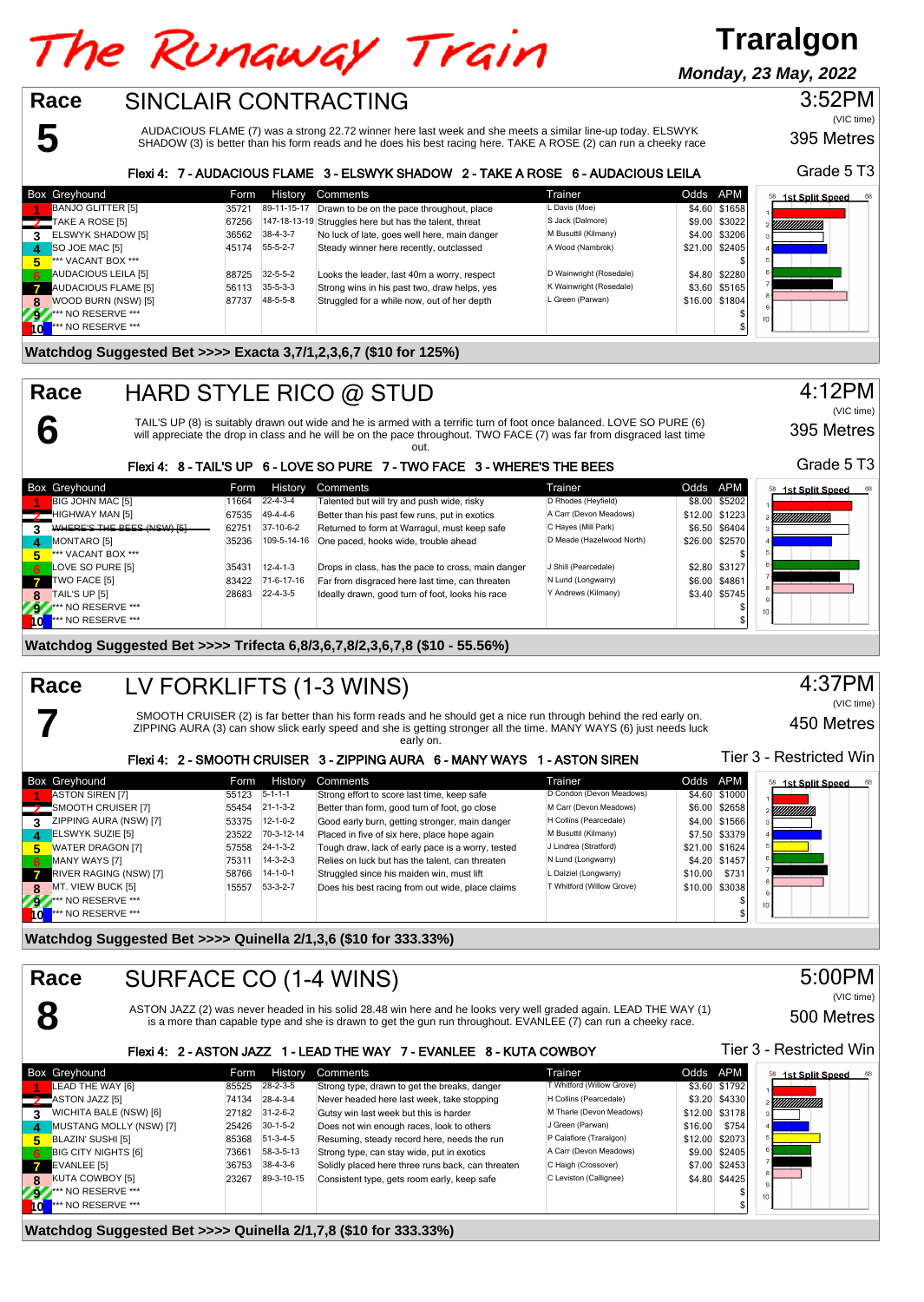## The Runaway Train AUSSIE SECRET @ STUD (1-2 WINS)

**Monday, 23 May, 2022**

**Traralgon**



395 Metres

Tier 3 - Restricted Win

SHE'S ROSES (8) was never headed in her handy debut win here and she will prove hard to reel in again. QUEEN OF STRIPES (6) turned in a strong performance to score at Warragul and she just needs room early on. BLAZIN' COOL (7)

can fire fresh

|  | Flexi 4: 8 - SHE'S ROSES 6 - QUEEN OF STRIPES 7 - BLAZIN' COOL 5 - AQUA'S HOPE |  |
|--|--------------------------------------------------------------------------------|--|
|  |                                                                                |  |

|              | <b>Box Greyhound</b>    | Form  | History           | Comments                                      | Trainer                    |         | Odds APM       | 68<br>1st Split Speed<br>58 |
|--------------|-------------------------|-------|-------------------|-----------------------------------------------|----------------------------|---------|----------------|-----------------------------|
|              | PAT THE TIGER (NSW) [6] | 35542 | $34 - 2 - 6 - 4$  | Solid effort at Geelong, well drawn, place    | J Green (Parwan)           |         | \$10.00 \$1241 |                             |
|              | "AFRO BOY [6]           | 65641 | $29-3-1-4$        | Steady record here, can find bother, tested   | R Cunneen (Moe South)      |         | \$12.00 \$2106 | Y <i>MMMMMM</i>             |
| 3            | BARRY JAKIT (NSW) [6]   | 64657 | $17-2-0-0$        | Missed a place in his past eight, tough ask   | A Wood (Nambrok)           | \$16.00 | \$728          |                             |
| 4            | STARLIGHT NELLY [7]     | 32236 | $16 - 1 - 3 - 3$  | Solidly placed in her past four, place again  | S Jack (Dalmore)           |         | \$8.00 \$1750  |                             |
| 5            | AQUA'S HOPE [6]         | 26653 | $18-2-5-1$        | Not the worst, can show early pace, keep safe | P Calafiore (Traralgon)    |         | \$9.00 \$1904  |                             |
| 6            | QUEEN OF STRIPES IGL    | 46158 | $16 - 2 - 0 - 2$  | Strong effort to score at Warragul, danger    | S Lithgow (Devon Meadows)  |         | \$4.00 \$2127  |                             |
| $\mathbf{z}$ | BLAZIN' COOL [6]        | 73464 | $40 - 2 - 3 - 14$ | Good muster, can stay wide, looks a threat    | P Calafiore (Traralgon)    |         | \$6.50 \$1124  |                             |
| 8            | SHE'S ROSES (NSW) [7]   | 155   | $3 - 1 - 0 - 0$   | Never headed on debut, well graded, yes       | A Clarke-bruce (Trafalgar) |         | \$3.00 \$1600  |                             |
|              | ** NO RESERVE ***       |       |                   |                                               |                            |         |                | 10 <sub>1</sub>             |
|              | *** NO RESERVE ***      |       |                   |                                               |                            |         |                |                             |

#### **Watchdog Suggested Bet >>>> Quinella 8/5,6,7 (\$10 for 333.33%)**

#### TAB.COM.AU

**9**

**10**

**11**

**Race**

**Race**

BIONIC QUEEN (8) has proven to be a reliable beginner and she should turn for home with a nice break. BIONIC BLUES (6) was solidly placed here recently and she will be on the pace from the outset. DESSERT GIRL (4) shows promise.

Tier 3 - Grade 7 Flexi 4: 8 - BIONIC QUEEN 6 - BIONIC BLUES 4 - DESSERT GIRL 3 - TANGERINE SANDS Box Greyhound Comments Form History Comments<br>
Form History Comments and the prefer to watch Twhitford (Willow Grove) 580:<br>
1980: Twhitford (Willow Grove) 580:00 \$80:00 \$80:00 \$80:00 \$80:00 \$80:00 \$80:00 \$80:00 \$80:00 \$80:0 1st Split Speed **11-1-0-0 Resuming, poor strike rate, prefer to watch T Whitford (Willow Grove) \$12.00 \$808<br>COOD CHAT BRANDLIZI \$15.00 \$1500 \$1600 \$1600 \$1600 \$1600 \$1600 \$1600 \$1600 \$1600 \$1600 \$1600 \$1600 \$1600 \$1600 2** GOOD CHAT BRANDI [7] 815 3-1-0-0 Steady maiden winner, this is harder, tested J Brereton (Tanjil South) \$16.00 \$1600 \$1600 \$1600 \$1600 \$1600 \$1656 \$1600 \$1656 \$1600 \$1656 \$1656 \$1656 \$1656 \$1656 \$1656 \$1656 \$1656 \$1656 **3** TANGERINE SANDS [7] 45221 8-2-2-1 Solidly placed in her past two, must keep safe L Hughes (Giffard) \$7.50 \$1656 \$1656 \$1656 \$1656 \$1656 \$2195 \$1656 \$2195 \$1656 \$2195 \$1,60 \$2195 \$4.60 \$2195 \$1,60 \$2195 \$4.60 \$2195 \$4.6 **4.60 \$2195 12141 5-2-1-0 DESSERT GIRL [7]** 21414 5-2-1-0 Strong effort to score here recently, threat C Fulford (Bundalaguah) \$4.60 \$2195 1157 Strong effort to score here recently, threat C Fulford (Bundalaguah) \$1.60 \$1. **FREEONA EVIE [7]** 58216 37-2-10-5 Needs to lead, draw is a worry, place preferred L Green (Parwan) \$10.00 \$1157<br>BIONIC BLUES (SA) [7] 32642 8-1-2-1 Handily placed here recently, main danger H Collins (Pearcedale) \$4.00 \$2 RIONIC BLUES (SA) [7] 32642 8-1-2-1 Handily placed here recently, main danger H Collins (Pearcedale) \$4.00 \$2275<br>GOOLAGONG [7] 38173 16-1-2-6 Never headed two runs back, harder here, place J Holden (Longford) \$9.00 \$2343 **7** GOOLAGONG [7] 38173 16-1-2-6 Never headed two runs back, harder here, place J Holden (Longford) \$9.00 \$2343<br>BIONIC QUEEN [7] 54725 18-1-4-2 Has the speed to cross and lead take catching M Lithoow (Devon Meadows) \$3.60 **8IONIC QUEEN [7] 54725** 54725 18-1-4-2 Has the speed to cross and lead, take catching M Lithew (Devon Meadows) \$3.60  $\mu$ **92** \*\*\* NO RESERVE \*\*\* \$ **10** \*\*\* NO RESERVE \*\*\* \$

**Watchdog Suggested Bet >>>> Quinella 8/3,4,6 (\$10 for 333.33%)**

#### BRIDGES ON ARGYLE TRARALGON (2-4 WINS) **Race**

DOLL'S JAKIT (1) has a good record here and she is drawn to make every post a winner. WILD JUNCTION (8) has a solid turn of foot and she should be in the top three throughout. AUDACIOUS PEARL (3) is a more than capable type 350 Metres 6:05PM (VIC time)

 $T: \mathbb{R}^n$  - Restricted Win

350 Metres

5:49PM

(VIC time)

### $\overline{A}$ : 1 - DOLLIG JAKIT 8 - WILD JUNCTION 3 - WILD CONSULTED PEARL 6 - EARLY LIMIT

|                | Hexi 4:                    |       |                  | 1 - DOLL'S JAKIT 8 - WILD JUNCTION 3 - AUDACIOUS PEARL 6 - EARLY LIMIT |                           |          |                | HEL 3 - RESUICLEU VVIII |
|----------------|----------------------------|-------|------------------|------------------------------------------------------------------------|---------------------------|----------|----------------|-------------------------|
|                | <b>Box Greyhound</b>       | Form  | History          | Comments                                                               | Trainer                   | Odds APM |                | <b>1st Split Speed</b>  |
|                | DOLL'S JAKIT (NSW) [5]     | 57815 | $31 - 4 - 6 - 3$ | Solid record here, can hold the lead, go close                         | A Wood (Nambrok)          |          | \$2.80 \$3858  |                         |
|                | MT. VIEW JEWEL [6]         | 18677 | $38 - 2 - 3 - 3$ | Better than her past few runs, place claims                            | T Whitford (Willow Grove) |          | \$8.00 \$1440  | , Ч <u>ИНИШИНИ</u>      |
| 3.             | AUDACIOUS PEARL [5]        | 32443 | $20 - 3 - 1 - 2$ | Not the worst, can show early pace, threat                             | K Wainwright (Rosedale)   | \$7.50   | \$742          |                         |
| $\overline{4}$ | <b>CRYSTAL EDITION [6]</b> | 66766 | 60-2-2-10        | Down on confidence, drawn to find bother, tested                       | D Williamson (Moe)        | \$16.00  | \$951          |                         |
| 5.             | VOODOO SPIRIT [5]          | 55254 | 44-4-8-8         | Far from disgraced when placed here, place again                       | G Graham (Woodleigh)      |          | \$8.00 \$1632  |                         |
| 6              | <b>EARLY LIMIT [6]</b>     | 47751 | $27-3-6-2$       | Good muster, can stay wide, must keep safe                             | L Fulford (Maffra)        |          | \$9.00 \$1898  |                         |
| $\mathbf{z}$   | NO BOB ROB (NSW) [5]       | 8733T | 48-3-5-8         | Long time since his last win, prefer others                            | L Green (Parwan)          |          | \$21.00 \$1328 |                         |
| 8              | <b>WILD JUNCTION [6]</b>   | 53842 | $21 - 2 - 4 - 3$ | Led for a long way three runs back, danger                             | J Lindrea (Stratford)     |          | \$4.00 \$2321  |                         |
| Æ.             | *** NO RESERVE ***         |       |                  |                                                                        |                           |          |                | 10 <sup>1</sup>         |
| l 0            | *** NO RESERVE ***         |       |                  |                                                                        |                           |          |                |                         |

**Watchdog Suggested Bet >>>> Win 1**

|   | Race<br>ZACK MONELLI @ STUD                                                                                                                                                                                                                        |       |                  |                                                              |                            |          |                | 6:22PM<br>(VIC time)         |
|---|----------------------------------------------------------------------------------------------------------------------------------------------------------------------------------------------------------------------------------------------------|-------|------------------|--------------------------------------------------------------|----------------------------|----------|----------------|------------------------------|
|   | 12<br>ELSWYK ROCKY (7) has been placed in five of his past eight and he looks very well graded in this event. NELLA<br>RUSLIE (8) is a more than capable speedster and she can settle on the speed. EARN THE LOOT (6) just needs room<br>early on. |       |                  |                                                              |                            |          |                |                              |
|   |                                                                                                                                                                                                                                                    |       |                  | Flexi 4: 7 - ELSWYK ROCKY 8 - NELLA RUSLIE 6 - EARN THE LOOT | <b>1 - WAGNER BALE</b>     |          |                | Grade 5T3                    |
|   | Box Greyhound                                                                                                                                                                                                                                      | Form  | History          | Comments                                                     | Trainer                    | Odds APM |                | 58<br><b>1st Split Speed</b> |
|   | WAGNER BALE (NSW) [5]                                                                                                                                                                                                                              | 15554 | $21 - 4 - 1 - 3$ | Better than his past few runs, must keep safe                | T Whitford (Willow Grove)  |          | \$10.00 \$3639 |                              |
|   | BOES BOUNTY [5]                                                                                                                                                                                                                                    | 23466 | 96-13-20-24      | Better suited to straight track racing, next time            | V Gay (Hastings)           |          | \$21.00 \$2982 | · <i>Millillillilli</i>      |
| 3 | HURRICANE MIAMI [5]                                                                                                                                                                                                                                | 46T37 | 75-5-6-14        | Just not racing well enough, out of her depth                | V Sultana (Trafalgar East) |          | \$12.00 \$1252 |                              |
| 4 | BALMORAL (NSW) [5]                                                                                                                                                                                                                                 | 22363 | $37 - 5 - 9 - 5$ | Placed in four of his past five, place again                 | D Meade (Hazelwood North)  |          | \$9.00 \$2961  |                              |
| 5 | LITTLE SWAGGER (NSW) [5]                                                                                                                                                                                                                           | 57286 | 45-7-7-9         | Can come out running, place claims if crosses                | K Browney (Tynong)         |          | \$4.00 \$2345  |                              |
| 6 | <b>EARN THE LOOT [5]</b>                                                                                                                                                                                                                           | 84483 | $29-6-3-6$       | Tough draw but drops in class, can threaten                  | L Smith (Nambrok)          |          | \$3.60 \$1780  |                              |
|   | ELSWYK ROCKY (QLD) [5]                                                                                                                                                                                                                             | 53632 | 41-6-4-4         | Placed in five of his past eight, hard to hold out           | R Busuttil (Kilmany)       |          | \$4.20 \$2754  |                              |

**7** ELSWYK ROCKY (QLD) [5] 53632 41-6-4-4 Placed in five of his past eight, hard to hold out R Busuttil (Kilmany) \$4.20 \$2754<br>NELLA RUSUE IF RESERVED TO STACK THE SESS-10-9 Retter than form settles on the speed danger and **8** NELLA RUSLIE [5] 55407 55-5-10-9 Better than form, settles on the speed, danger JBowman (Kilmany) \$6.00 \$1668<br>CALL ME HARVEY ISLRes 82187 54-7-16-6 Strong 22.40 winner here major player if runs SLithgow (Devon Meadows) **9 CALL ME HARVEY [5] Res.** 2018 5450 54-7-16-6 Strong 22.40 winner here, major player if runs S Lithgow (Devon Meadows) \$4.00 \$5450 \$4.00 \$5450 \$2456 [ST LITELLA PORSCHA [5] (2) \$7.00 \$2456

| Watchdog Suggested Bet >>>> Box Quinella 6,7,8 (\$10 for 333.33%)                           |  |
|---------------------------------------------------------------------------------------------|--|
| 10 BELLA PORSCHA [5] (2)<br>65317 76-6-12-15 Can show slick early speed at times, place hop |  |